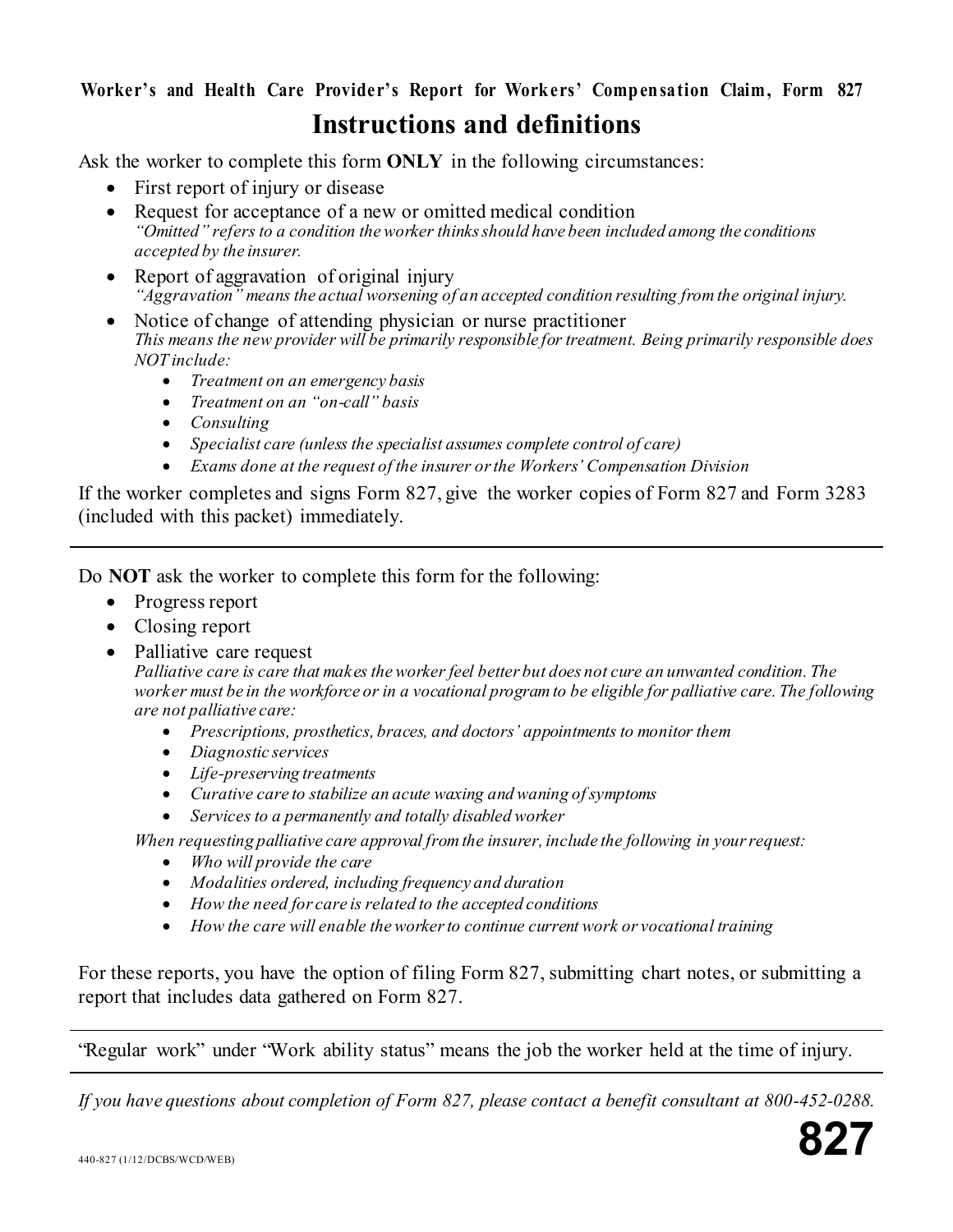

# **Worker's and Health Care Provider's Report for Workers' Compensation Claims**

WCD employer no.:

| WCD employer no.:<br><b>TRNOLL</b><br><b>Worker's and Health Care Provider's Report</b><br>Workers'<br>Compensation<br>Policy no.:<br>for Workers' Compensation Claims<br>Division                                                                              |                                                                |                                                                                                                                                                                                                                                                                                                                                                                                                                                                                                                                                                                                              |                                                                    |                                                |  |                                                                       |                                                                        |                                      |                                             |                   |  |
|-----------------------------------------------------------------------------------------------------------------------------------------------------------------------------------------------------------------------------------------------------------------|----------------------------------------------------------------|--------------------------------------------------------------------------------------------------------------------------------------------------------------------------------------------------------------------------------------------------------------------------------------------------------------------------------------------------------------------------------------------------------------------------------------------------------------------------------------------------------------------------------------------------------------------------------------------------------------|--------------------------------------------------------------------|------------------------------------------------|--|-----------------------------------------------------------------------|------------------------------------------------------------------------|--------------------------------------|---------------------------------------------|-------------------|--|
| Ask the worker to complete this form ONLY for the four filing reasons in the worker's section; do not<br><b>Note to Provider:</b><br>Ins. no.<br>have the worker complete or sign form if this is a progress report, closing report, or palliative care request |                                                                |                                                                                                                                                                                                                                                                                                                                                                                                                                                                                                                                                                                                              |                                                                    |                                                |  |                                                                       |                                                                        |                                      |                                             | Dept. Use         |  |
|                                                                                                                                                                                                                                                                 | Worker's legal name, street address, and mailing address:      |                                                                                                                                                                                                                                                                                                                                                                                                                                                                                                                                                                                                              |                                                                    | Language preference:                           |  | Male/female                                                           |                                                                        | Social Security no. (see Form 3283): |                                             | Occ.              |  |
|                                                                                                                                                                                                                                                                 |                                                                |                                                                                                                                                                                                                                                                                                                                                                                                                                                                                                                                                                                                              |                                                                    | Claim no. (if known):                          |  |                                                                       | Date/time of original injury:                                          |                                      |                                             | Nature            |  |
|                                                                                                                                                                                                                                                                 | Phone:                                                         |                                                                                                                                                                                                                                                                                                                                                                                                                                                                                                                                                                                                              |                                                                    | Date of birth:<br>Occupation:                  |  |                                                                       | Last date worked:                                                      |                                      |                                             | Part              |  |
|                                                                                                                                                                                                                                                                 |                                                                |                                                                                                                                                                                                                                                                                                                                                                                                                                                                                                                                                                                                              |                                                                    |                                                |  |                                                                       |                                                                        |                                      |                                             |                   |  |
|                                                                                                                                                                                                                                                                 | Employer at time of original injury - name and street address: |                                                                                                                                                                                                                                                                                                                                                                                                                                                                                                                                                                                                              |                                                                    | Health insurance company name and phone:       |  |                                                                       |                                                                        |                                      |                                             | Event             |  |
|                                                                                                                                                                                                                                                                 |                                                                |                                                                                                                                                                                                                                                                                                                                                                                                                                                                                                                                                                                                              |                                                                    | Workers' compensation insurer's name, address: |  |                                                                       |                                                                        |                                      |                                             | Source            |  |
|                                                                                                                                                                                                                                                                 |                                                                |                                                                                                                                                                                                                                                                                                                                                                                                                                                                                                                                                                                                              |                                                                    |                                                |  |                                                                       |                                                                        |                                      |                                             |                   |  |
| Worker or provider                                                                                                                                                                                                                                              |                                                                | Phone:                                                                                                                                                                                                                                                                                                                                                                                                                                                                                                                                                                                                       |                                                                    |                                                |  |                                                                       |                                                                        |                                      |                                             | Assoc. object     |  |
|                                                                                                                                                                                                                                                                 |                                                                | Worker: Check reason for filing this form, answer questions (if any), and sign below.                                                                                                                                                                                                                                                                                                                                                                                                                                                                                                                        |                                                                    |                                                |  |                                                                       |                                                                        |                                      |                                             |                   |  |
|                                                                                                                                                                                                                                                                 |                                                                | First report of injury or disease (Do not complete or sign if you do not intend to make a claim.)<br>Check here if you have more than one job. $\Box$                                                                                                                                                                                                                                                                                                                                                                                                                                                        |                                                                    |                                                |  |                                                                       |                                                                        |                                      |                                             |                   |  |
|                                                                                                                                                                                                                                                                 |                                                                | Have you injured the same body part before? $\Box$ Yes $\Box$ No If yes, when:                                                                                                                                                                                                                                                                                                                                                                                                                                                                                                                               |                                                                    |                                                |  |                                                                       | Describe accident:                                                     |                                      |                                             |                   |  |
|                                                                                                                                                                                                                                                                 | ⊏                                                              | Request for acceptance of a new or omitted medical condition on an existing claim<br>Condition:                                                                                                                                                                                                                                                                                                                                                                                                                                                                                                              |                                                                    |                                                |  |                                                                       |                                                                        |                                      |                                             |                   |  |
|                                                                                                                                                                                                                                                                 |                                                                |                                                                                                                                                                                                                                                                                                                                                                                                                                                                                                                                                                                                              |                                                                    |                                                |  |                                                                       |                                                                        |                                      |                                             |                   |  |
| Worker                                                                                                                                                                                                                                                          |                                                                | Notice of change of attending physician or nurse practitioner                                                                                                                                                                                                                                                                                                                                                                                                                                                                                                                                                |                                                                    |                                                |  |                                                                       |                                                                        |                                      |                                             |                   |  |
|                                                                                                                                                                                                                                                                 |                                                                | Reason for change:                                                                                                                                                                                                                                                                                                                                                                                                                                                                                                                                                                                           |                                                                    |                                                |  |                                                                       |                                                                        |                                      |                                             |                   |  |
|                                                                                                                                                                                                                                                                 |                                                                | Report of aggravation of original injury (actual worsening of underlying condition)                                                                                                                                                                                                                                                                                                                                                                                                                                                                                                                          |                                                                    |                                                |  |                                                                       |                                                                        |                                      |                                             |                   |  |
|                                                                                                                                                                                                                                                                 |                                                                | By signing this form, I authorize health care providers and other custodians of claim records to release                                                                                                                                                                                                                                                                                                                                                                                                                                                                                                     |                                                                    |                                                |  |                                                                       |                                                                        |                                      |                                             |                   |  |
|                                                                                                                                                                                                                                                                 |                                                                | relevant medical records. I certify that the above information is true to the best of my knowledge and<br>belief. (See back of form.)                                                                                                                                                                                                                                                                                                                                                                                                                                                                        |                                                                    |                                                |  |                                                                       | X<br>Worker's signature                                                |                                      |                                             | <b>Date</b>       |  |
|                                                                                                                                                                                                                                                                 |                                                                |                                                                                                                                                                                                                                                                                                                                                                                                                                                                                                                                                                                                              |                                                                    |                                                |  |                                                                       |                                                                        |                                      |                                             |                   |  |
|                                                                                                                                                                                                                                                                 |                                                                | Provider: If worker initiated this report, give worker a copy immediately.                                                                                                                                                                                                                                                                                                                                                                                                                                                                                                                                   |                                                                    |                                                |  |                                                                       |                                                                        |                                      |                                             |                   |  |
|                                                                                                                                                                                                                                                                 |                                                                | If the worker filed this report for:<br>To get the name and<br>First report of injury or illness - Send this form to the workers' compensation insurer within 72 hours of visit.<br>address of the insurer,                                                                                                                                                                                                                                                                                                                                                                                                  |                                                                    |                                                |  |                                                                       |                                                                        |                                      |                                             |                   |  |
|                                                                                                                                                                                                                                                                 |                                                                | New or omitted medical condition - Attach chart notes, including diagnostic codes. Send this form to the insurer within<br>Compensation Division's<br>five days of visit.<br>Employer Index<br>Change of attending physician or nurse practitioner - By signing this form, you acknowledge that you accept responsibility<br>503-947-7814, or visit<br>for the care and treatment of the above-named worker. Send this form to the insurer within five days after the change or<br>online:<br>the date of first treatment. Check the following, if applicable: $\Box$ I request insurer to send its records. |                                                                    |                                                |  |                                                                       |                                                                        |                                      |                                             | call the Workers' |  |
|                                                                                                                                                                                                                                                                 |                                                                |                                                                                                                                                                                                                                                                                                                                                                                                                                                                                                                                                                                                              |                                                                    |                                                |  |                                                                       |                                                                        |                                      |                                             |                   |  |
|                                                                                                                                                                                                                                                                 |                                                                |                                                                                                                                                                                                                                                                                                                                                                                                                                                                                                                                                                                                              |                                                                    |                                                |  |                                                                       |                                                                        |                                      |                                             |                   |  |
|                                                                                                                                                                                                                                                                 |                                                                |                                                                                                                                                                                                                                                                                                                                                                                                                                                                                                                                                                                                              |                                                                    |                                                |  |                                                                       |                                                                        |                                      |                                             |                   |  |
|                                                                                                                                                                                                                                                                 |                                                                | WorkCompCoverage.<br>Aggravation of original injury - Sign this form and send it to insurer within five days of visit.<br>wcd.oregon.gov                                                                                                                                                                                                                                                                                                                                                                                                                                                                     |                                                                    |                                                |  |                                                                       |                                                                        |                                      |                                             |                   |  |
|                                                                                                                                                                                                                                                                 |                                                                | If filing for progress report, closing report, or palliative care request, check the appropriate box below.<br>To order supplies of this<br><b>Progress report</b> OR $\Box$ Closing report (See instructions in Bulletin 239.)                                                                                                                                                                                                                                                                                                                                                                              |                                                                    |                                                |  |                                                                       |                                                                        |                                      |                                             |                   |  |
|                                                                                                                                                                                                                                                                 |                                                                | form, call 503-947-7627.<br>Palliative care request – Complete remainder of form, except Section b. Attach a palliative care plan; state how care relates to                                                                                                                                                                                                                                                                                                                                                                                                                                                 |                                                                    |                                                |  |                                                                       |                                                                        |                                      |                                             |                   |  |
|                                                                                                                                                                                                                                                                 |                                                                | the compensable condition, how care will enable worker to continue work or training, adverse effect on worker if carenot provided.                                                                                                                                                                                                                                                                                                                                                                                                                                                                           |                                                                    |                                                |  |                                                                       |                                                                        |                                      |                                             |                   |  |
|                                                                                                                                                                                                                                                                 |                                                                | Date/time of first treatment:<br>Last date treated:                                                                                                                                                                                                                                                                                                                                                                                                                                                                                                                                                          |                                                                    | If yes, name hospital:                         |  | Was worker hospitalized as an inpatient?<br>$\sqcup$ Yes<br>$\Box$ No |                                                                        |                                      |                                             |                   |  |
| Provider                                                                                                                                                                                                                                                        | a                                                              | Next appointment date:<br>Est. length of further treatment:                                                                                                                                                                                                                                                                                                                                                                                                                                                                                                                                                  |                                                                    | Current diagnosis per ICD-9-CM codes:          |  |                                                                       |                                                                        |                                      |                                             |                   |  |
|                                                                                                                                                                                                                                                                 |                                                                |                                                                                                                                                                                                                                                                                                                                                                                                                                                                                                                                                                                                              |                                                                    |                                                |  |                                                                       |                                                                        |                                      |                                             |                   |  |
|                                                                                                                                                                                                                                                                 |                                                                | Has the injury or illness caused permanent impairment?<br>$\Box$ Impairment expected<br>Yes<br>$\Box$ No                                                                                                                                                                                                                                                                                                                                                                                                                                                                                                     | $\Box$ Unknown                                                     | Medically<br>stationary?                       |  | Yes(data):                                                            |                                                                        |                                      | (Attach findings of<br>impairment, if any.) |                   |  |
|                                                                                                                                                                                                                                                                 | $\mathbf b$                                                    | No (anticipated date):<br>Regular work authorized start (date):                                                                                                                                                                                                                                                                                                                                                                                                                                                                                                                                              |                                                                    |                                                |  |                                                                       |                                                                        |                                      |                                             |                   |  |
|                                                                                                                                                                                                                                                                 |                                                                | Work ability status:                                                                                                                                                                                                                                                                                                                                                                                                                                                                                                                                                                                         | through (date, if known):<br>Modified work authorized from (date): |                                                |  |                                                                       |                                                                        |                                      |                                             |                   |  |
|                                                                                                                                                                                                                                                                 |                                                                | through (date, if known):<br>No work authorized from (date):                                                                                                                                                                                                                                                                                                                                                                                                                                                                                                                                                 |                                                                    |                                                |  |                                                                       |                                                                        |                                      |                                             |                   |  |
|                                                                                                                                                                                                                                                                 |                                                                | Chartnotes: Attach chartnotes to this form. The notes should specifically describe: symptoms; objective findings; type of treatment; lab/x-ray results (if any);                                                                                                                                                                                                                                                                                                                                                                                                                                             |                                                                    |                                                |  |                                                                       |                                                                        |                                      |                                             |                   |  |
|                                                                                                                                                                                                                                                                 | $\mathbf c$                                                    | impairment findings (if any, and note whether temporary or permanent); physical limitations (if any); palliative care plan (specify rendering provider, modalities,<br>frequency, and duration); if referred to another physician, give the name and address; surgery; and history (if closing report).                                                                                                                                                                                                                                                                                                      |                                                                    |                                                |  |                                                                       |                                                                        |                                      |                                             |                   |  |
|                                                                                                                                                                                                                                                                 |                                                                | Provider's name, degree, address, and phone: (print, type, or use stamp)                                                                                                                                                                                                                                                                                                                                                                                                                                                                                                                                     |                                                                    |                                                |  |                                                                       | —Original and one copy to insurer                                      |                                      |                                             |                   |  |
|                                                                                                                                                                                                                                                                 |                                                                |                                                                                                                                                                                                                                                                                                                                                                                                                                                                                                                                                                                                              |                                                                    |                                                |  |                                                                       | -Retain copy for your records<br>-Copies (include Form 3283) to worker |                                      |                                             |                   |  |
|                                                                                                                                                                                                                                                                 |                                                                |                                                                                                                                                                                                                                                                                                                                                                                                                                                                                                                                                                                                              |                                                                    |                                                |  |                                                                       | immediately if initial claim, new or                                   |                                      |                                             |                   |  |
|                                                                                                                                                                                                                                                                 |                                                                | omitted medical condition claim,<br>aggravation claim, or change of                                                                                                                                                                                                                                                                                                                                                                                                                                                                                                                                          |                                                                    |                                                |  |                                                                       |                                                                        |                                      |                                             |                   |  |
|                                                                                                                                                                                                                                                                 | X                                                              |                                                                                                                                                                                                                                                                                                                                                                                                                                                                                                                                                                                                              | 827<br>attending physician or nurse<br>practitioner                |                                                |  |                                                                       |                                                                        |                                      |                                             |                   |  |
|                                                                                                                                                                                                                                                                 |                                                                | Provider's signature                                                                                                                                                                                                                                                                                                                                                                                                                                                                                                                                                                                         |                                                                    |                                                |  |                                                                       |                                                                        |                                      |                                             |                   |  |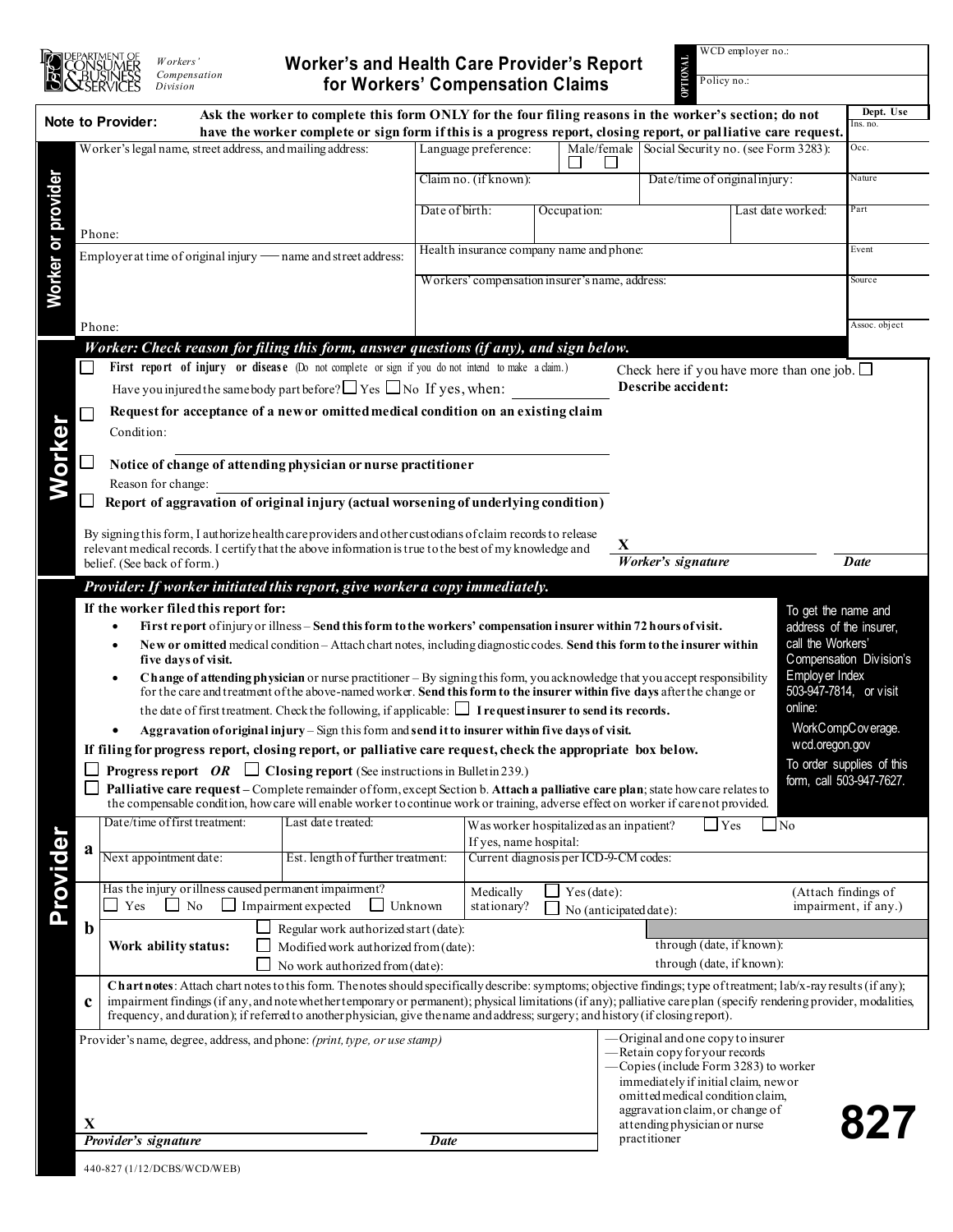# **Notice to worker**

#### **Claim acceptance or denial**

In most instances, you will receive written notice from your employer's insurer of the acceptance or denial of your claim within 60 days.If your employer is self-insured, your employer or the company your employer has hired to process its workers' compensation claims will send the notice to you. If the insurer or self-insured employer denies your claim, it will explain the reason for the denial and your rights.

#### **Medical care**

The health care provider must tell you if there are any limits to the medical services he or she may provide to you under the Oregon workers' compensation system.

If your claim is accepted, the insurer or self-insured employer will pay medical bills due to medical conditions the insurer accepts in writing, including reimbursement for prescription medications, transportation, meals, lodging, and other expenses up to a maximum established rate. You must make a written request for reimbursement and attach copies of receipts. Medical bills are not paid before claim acceptance. Bills are not paid if your claim is denied, with some exceptions. Contact the insurer if yo u have questions about who will pay your medical bills.

#### **Payments for time lost from work**

**In order for you to receive payments for time lost from work, your health care provider must notify the insurer or selfinsured employer of your inability to work**. After the original injury, you will not be paid for the first three calendar days you are unable to work unless you are totally disabled for at least 14 consecutive calendar days or you are admitted to a hospita l as an inpatient within 14 days of the first onset of total disability.

You will receive a compensation check every two weeks during your recovery period as long as your health care provider verifies your inability to work. These checks will continue until you return to work or it is determined further treatment is not expe cted to improve your condition. Your time-loss benefits will be two-thirds of your gross weekly wage at the time of injury up to a maximum set by Oregon law.

#### **Authorization to release medical records**

By signing this form, you authorize health care providers and other custodians of claim records to release relevant records to the workers' compensation insurer, self-insured employer, claim administrator, and the Oregon Department of Consumer and Business Services. Relevant medical records include records of prior treatment for the same conditions or of injuries to the same area of the body. A HIPAA authorization is not required (45 CFR 164.512(I)). Release of HIV/AIDS records, certain drug and alcohol treatment records, and other records protected by state and federal law require separate autho rization.

#### **Caution against making false statements**

Any person who knowingly makes any false statement or representation for the purpose of obtaining any benefit or payment commits a Class A misdemeanor under ORS 656.990(1).

#### **Palliative care**

Palliative care is care that makes you feel better, but does not cure you of an unwanted condition. You must be in the workforce, or in a vocational program, to be allowed to have palliative care.

The following are **not** palliative care:

- Prescriptions, prosthetics, braces, and doctors' appointments to monitor them
- Diagnostic services
- Life-preserving treatments
- Curative care to stabilize an acute waxing and waning of symptoms
- Services to a permanently and totally disabled worker

If you have questions about your claim that are not resolved by your employer or insurer, you may contact:

(Si Ud. tiene alguna pregunta acerca de su reclamación que no haya sido resuelta por su empleador o compañía aseguradora, puede ponerse en contacto con):

**Workers Compensation Division (División de Compensación para Trabajadores)** P.O. Box 14480, Salem, OR 97309-0405 Salem: 503-947-7585 Toll-free: 800-452-0288

**Ombudsman for Injured Workers (Ombudsman para Trabajadores Lastimados)** 350 Winter Street NE, Salem, OR 97301-3878 Salem: 503-378-3351 Toll-free: 800-927-1271